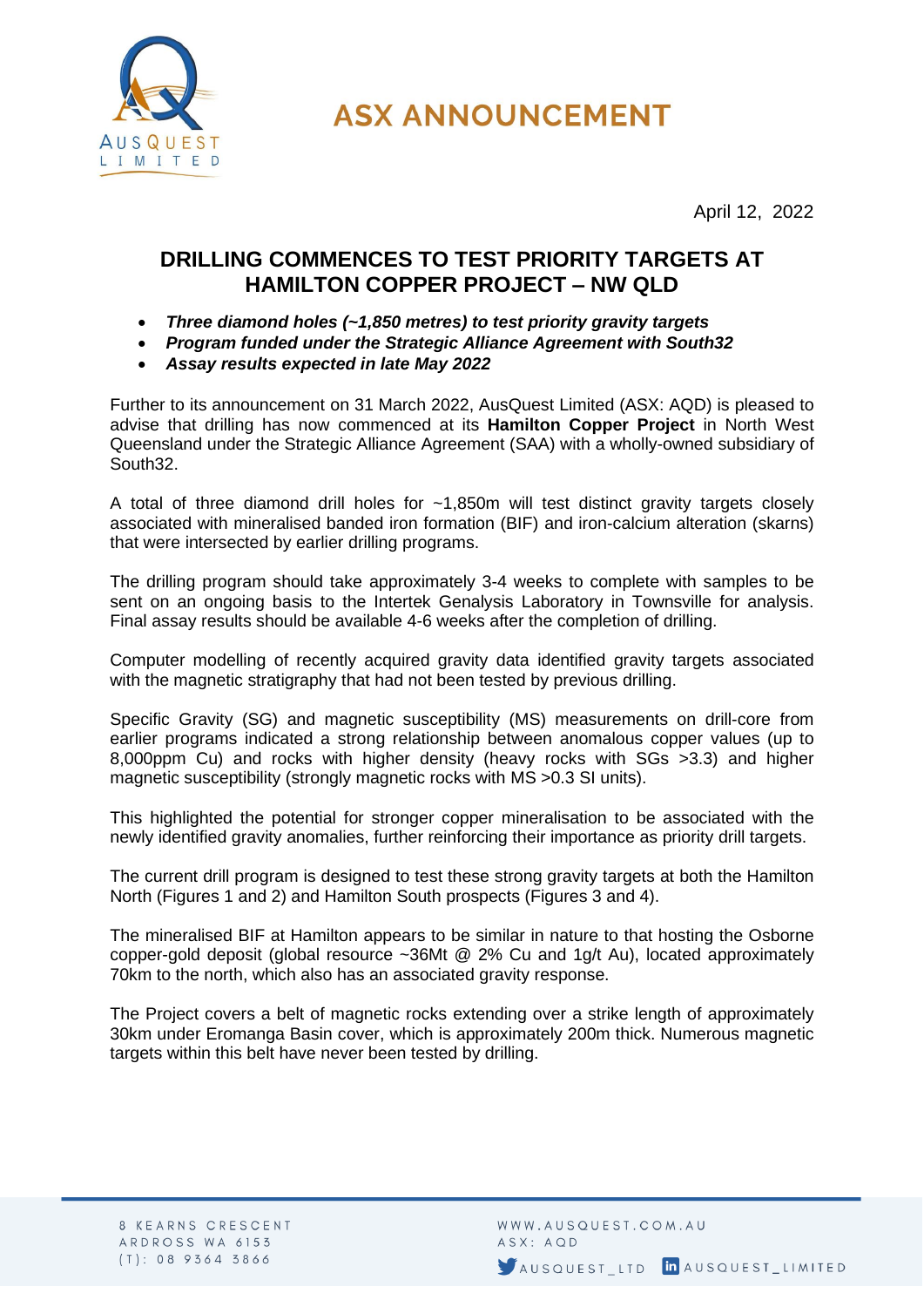



*Figure 1: Hamilton North showing gravity-magnetic target and location of drill-holes.*



*Figure 2: Hamilton North Section 7487700N showing gravity model and planned drill-holes.*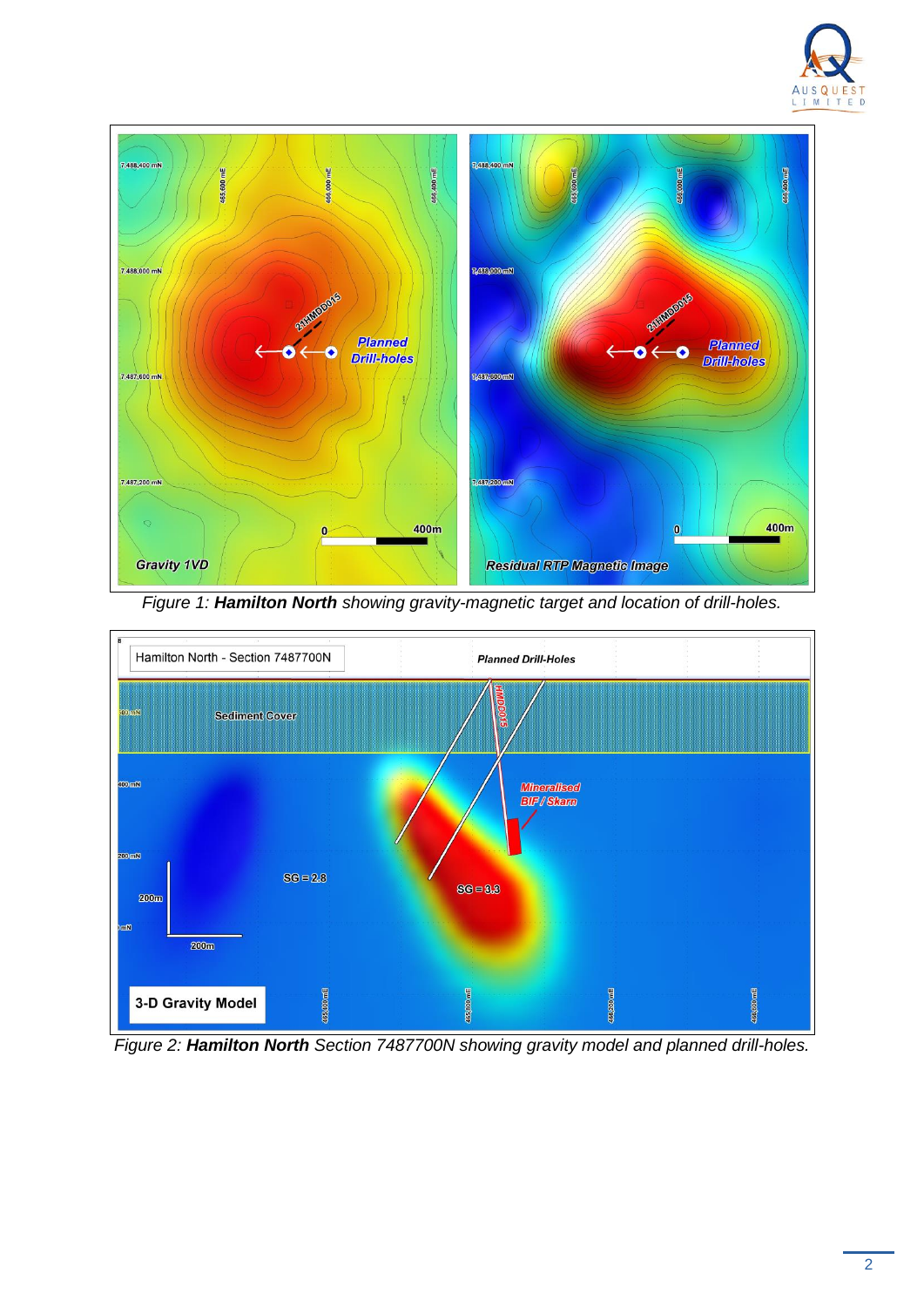



*Figure 3: Hamilton South showing gravity-magnetic target and location of the drill-hole.*



*Figure 4: Hamilton South Section 7473600N showing gravity model and planned drill-hole.*